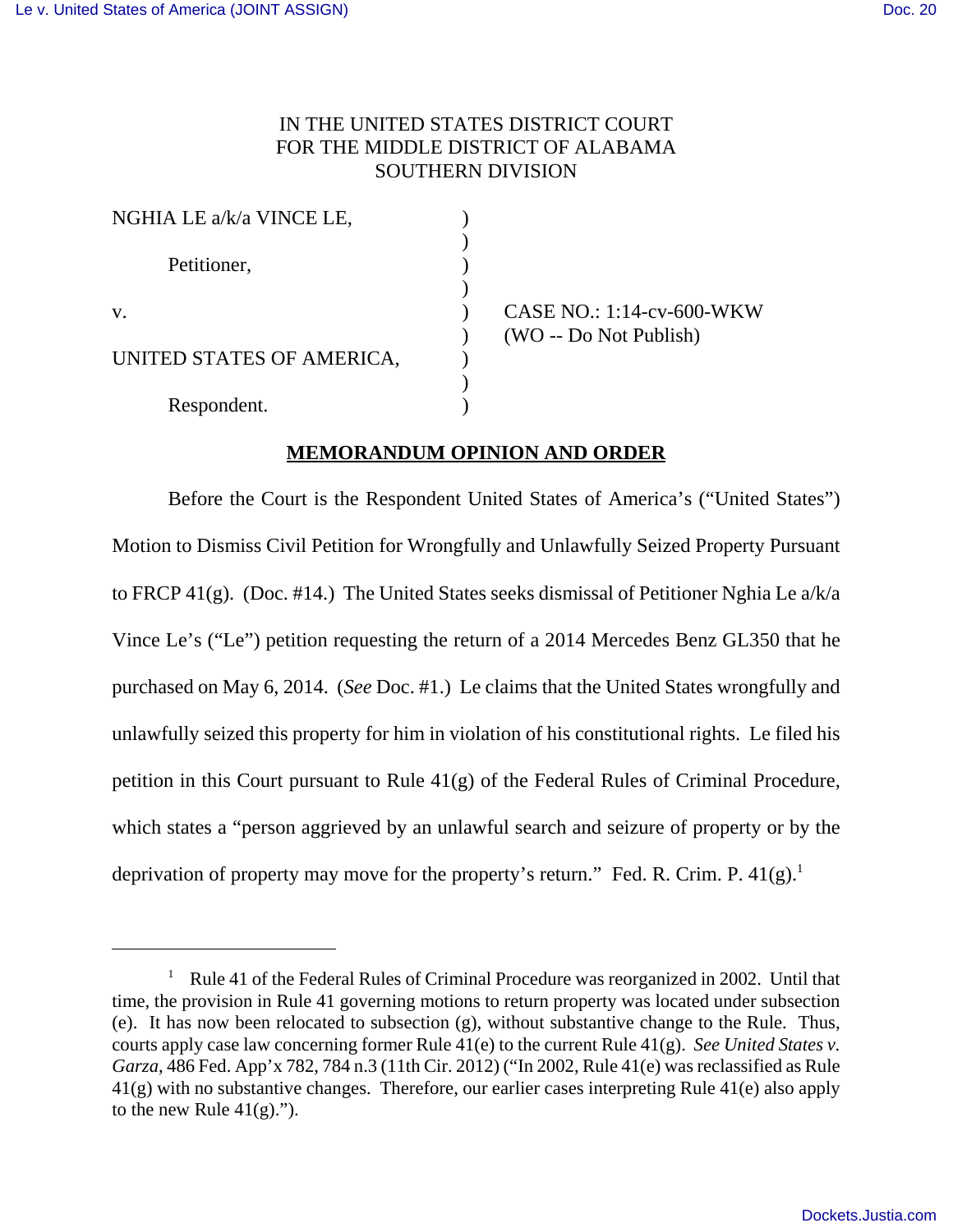Where no criminal proceeding is pending against the petitioner, a petition pursuant to Rule 41(g) is treated as an equitable civil action. *See United States v. Dean*, 80 F.3d 1535, 1542 (11th Cir. 2005); *United States v. Howell*, 425 F.3d 971, 974 (11th Cir. 2005). A district court's decision to "invoke equitable jurisdiction is highly discretionary [though] and must be exercised with caution and restraint." *In re \$67,470*, 901 F.2d 1540, 1544 (11th Cir. 1990). The Rule  $41(g)$  petitioner must show (1) that the government displayed a callous disregard for his constitutional rights, (2) that the petitioner has an individual interest in and need for the property, (3) that the petitioner would be irreparably injured by denial of the relief requested, and (4) that there is no adequate remedy at law available to the petitioner to redress his grievance. *See Richey v. Smith*, 515 F.2d 1239, 1243–44 (5th Cir. 1975).

The United States seeks dismissal of Le's petition on the ground that he has failed to demonstrate that he lacks an adequate remedy at law to redress his grievance. The United States contends that Le, in fact, does have a remedy at law available to him through the Civil Asset Forfeiture Act of 2000 ("CAFRA"), 18 U.S.C. § 983. The United States Secret Service, the agency that seized the property at issue, started administrative forfeiture proceedings on July 3, 2014, against Le's Mercedes Benz by serving Le and his attorneys with notice of intent to seek administrative forfeiture of the vehicle. (Doc. #14.) Le then timely filed a claim in the administrative forfeiture proceedings on July 29, 2014. (Doc. #18.) Indeed, Le does not dispute that he received notice of the administrative forfeiture or that he has filed a claim. Based on this, the United States argues, Le's Rule 41(g) petition must be dismissed because he has an adequate remedy at law. *See \$8,050 in United States*